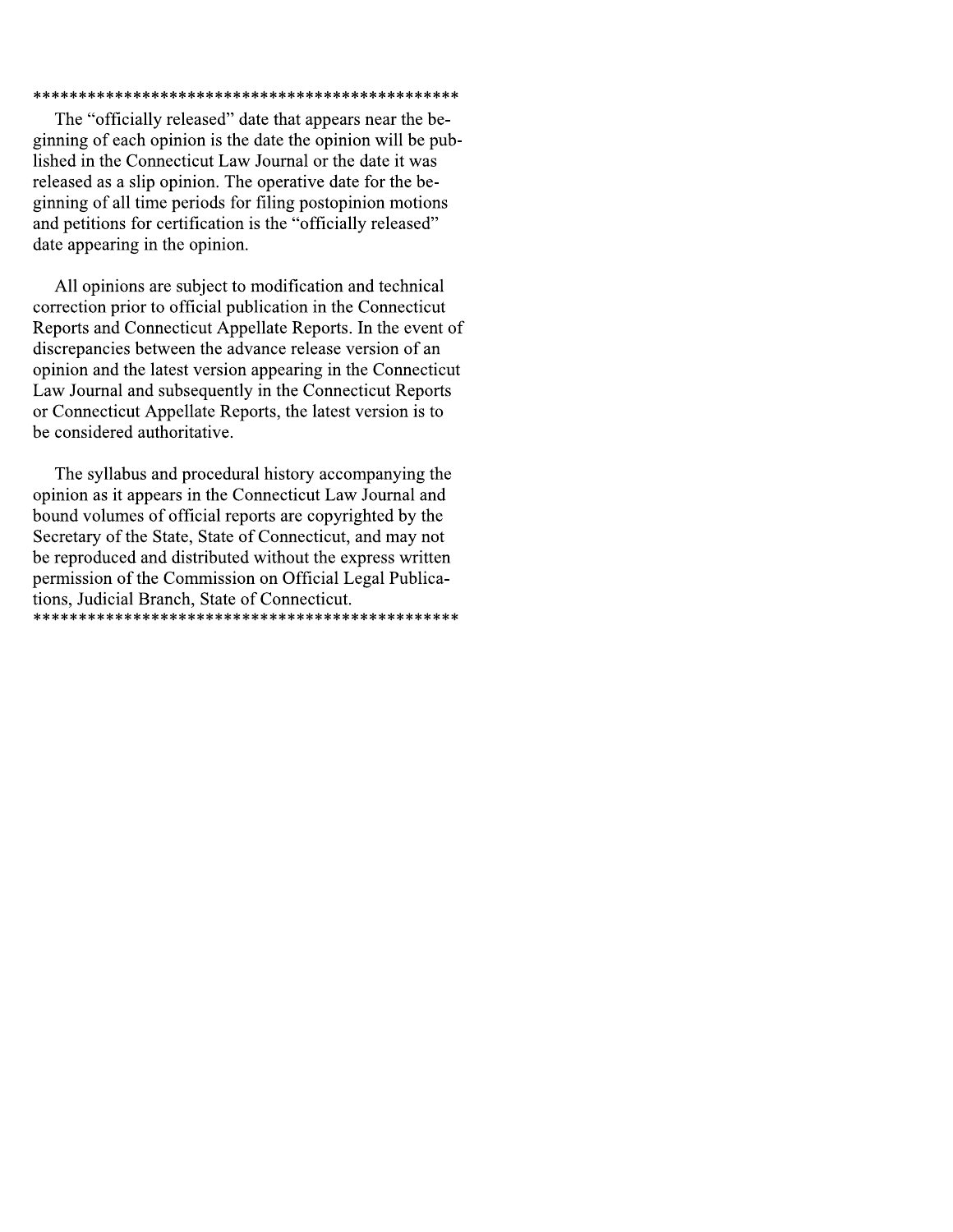# THOMAS MARRA *v.* COMMISSIONER OF CORRECTION (AC 38033)

#### Keller, Prescott and Harper, Js.

#### *Syllabus*

- The petitioner, who had been convicted in two separate criminal cases of multiple offenses, including conspiracy to commit kidnapping in the first degree, attempted kidnapping in the first degree, and murder, sought writs of habeas corpus, claiming that his attorneys in both cases had rendered ineffective assistance. The cases were subsequently consolidated. The day before his habeas trial was set to begin, after multiple postponements, the petitioner filed a withdrawal of the habeas action. Despite the filing, the habeas court required the petitioner to appear the next day, with counsel, and canvassed the petitioner on the record regarding his decision to withdraw the case. The habeas court noted the withdrawal and deemed it to be with prejudice. Less than one month after he withdrew the habeas action, the petitioner filed another petition for habeas corpus, claiming ineffective assistance of his prior habeas counsel for their failure to adequately challenge the effectiveness of the petitioner's trial and appellate counsel in the underlying criminal cases. The trial court rendered judgment dismissing the petition after hearing evidence on the respondent Commissioner of Correction's special defenses, including deliberate bypass, by which the court can deny relief to a petitioner who has intentionally given up rights or privileges by bypassing orderly court procedure and surrendering any remedies. The trial court concluded that the deliberate bypass doctrine applied, therefore depriving the court of subject matter jurisdiction. On the granting of certification, the petitioner appealed to this court, claiming that the trial court improperly gave preclusive effect to the ruling of the prior habeas court that the petitioner's withdrawal was with prejudice because no hearing on the merits had commenced pursuant to statute (§ 52- 80), and that the trial court improperly concluded that the doctrine of deliberate bypass barred his action. *Held*:
- 1. The trial court did not impermissibly rely on the prior habeas court's ruling that the petitioner's withdrawal was with prejudice, but, rather, made its own independent ruling on the merits under the circumstances to determine that the petitioner could not maintain the present action: the petitioner's waiver of his right to go forward with the habeas trial was made expressly and on the record before the prior habeas court, the petitioner participated personally in the decision to withdraw the petition and signed the withdrawal form after consultation with his attorney, and the prior habeas court's canvass made abundantly clear that the decision to terminate the case was the petitioner's, made knowingly and without force or pressure; furthermore, the petitioner engaged in procedural chicanery by filing the petition in an attempt to undermine the order of the prior habeas court, and such gamesmanship is a limitation on the general rule that a party has a right to unilaterally withdraw litigation prior to a hearing on the merits.
- 2. This court did not address the issue of whether the trial court improperly applied the deliberate bypass doctrine, as it was not necessary to reach that claim because of the resolution of the petitioner's first claim; this court concluded, however, that the form of the trial court's judgment was improper because the trial court's determination that the prior habeas action should be deemed to be withdrawn with prejudice did not implicate the subject matter jurisdiction of the court, and as such, the trial court should have denied, rather than dismissed, the petition.

Argued January 17—officially released July 4, 2017

(Appeal from Superior Court, judicial district of Tolland, Oliver, J. [motion for permission to amend pleading]; Sferrazza, J. [judgment].)

*Procedural History*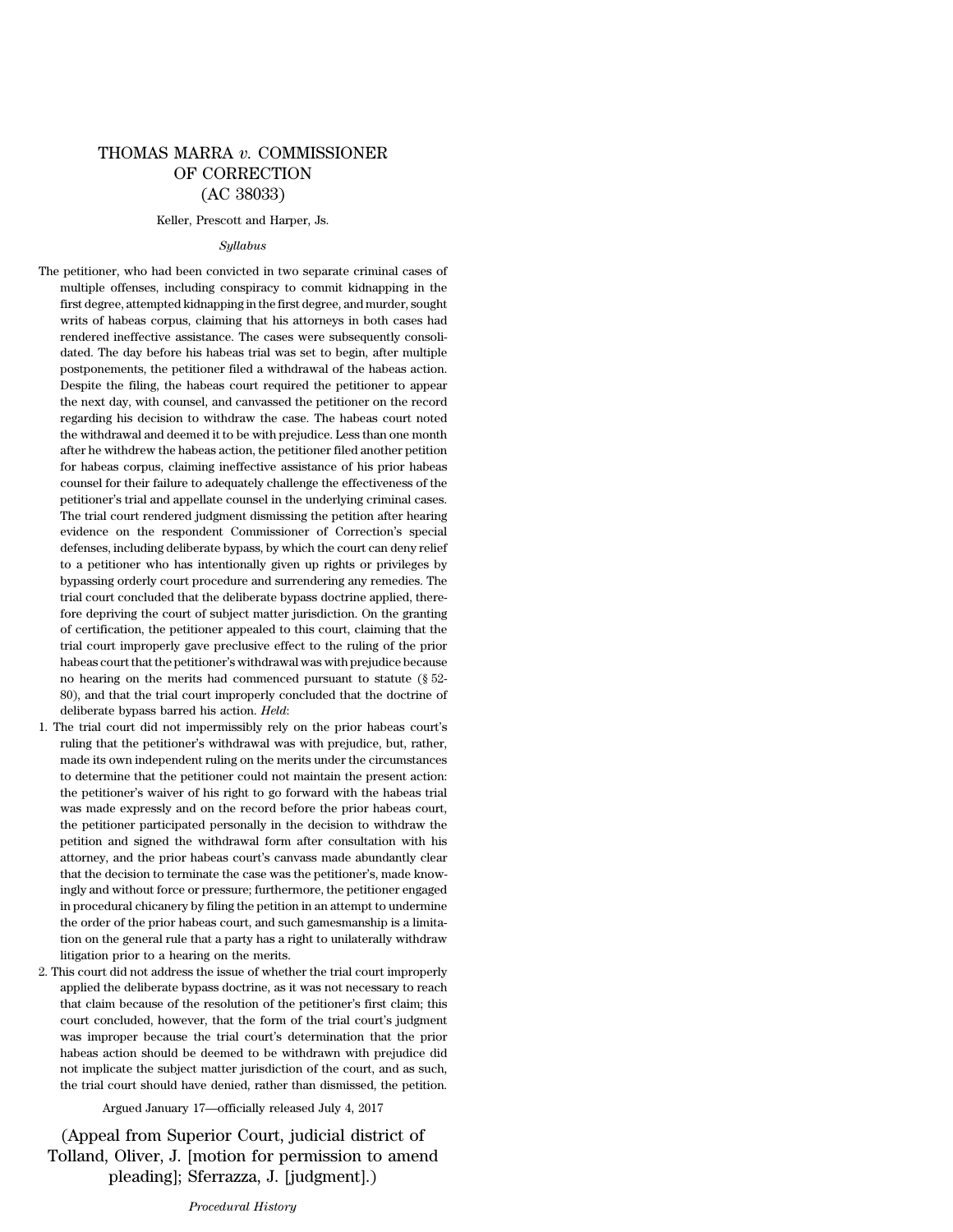Two petitions for writs of habeas corpus, brought to the Superior Court in the judicial district of Tolland, where the cases were consolidated; thereafter, the court, *Oliver, J.*, granted the petitioner's motion for permission to amend his pleading; subsequently, the court, *Sferrazza, J.*, rendered judgment dismissing the petition, from which the petitioner, on the granting of certification, appealed to this court. *Improper form of judgment*; *judgment directed*.

*Cheryl A. Juniewic*, assigned counsel, for the appellant (petitioner).

*Emily D. Trudeau*, assistant state's attorney, with whom, on the brief, was *John C. Smriga*, state's attorney, for the appellee (respondent).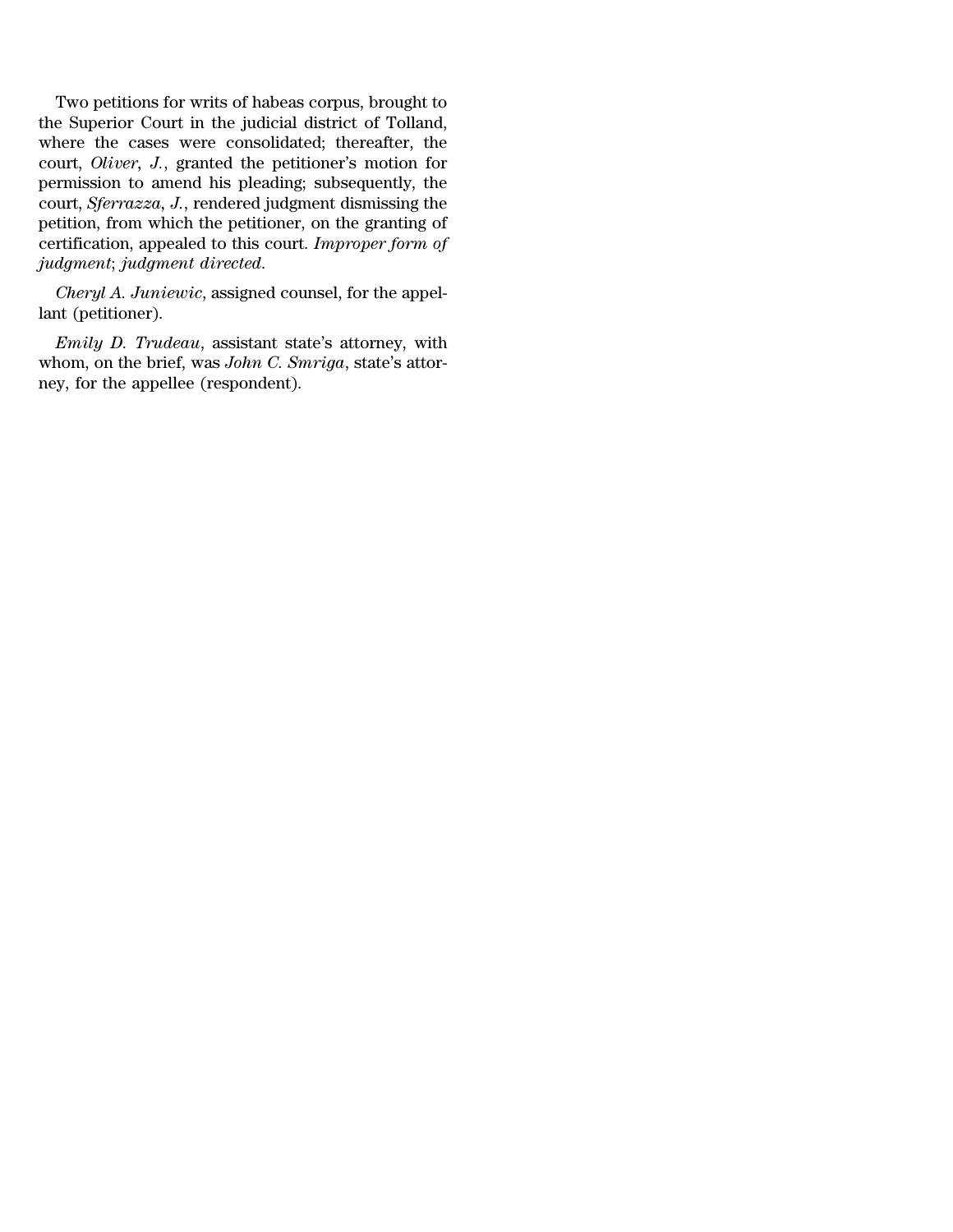### *Opinion*

PRESCOTT, J. The petitioner, Thomas Marra, appeals from the judgment of the habeas court dismissing his petition for a writ of habeas corpus.<sup>1</sup> On appeal, the petitioner claims that the habeas court improperly dismissed his eighteen count petition, which alleged claims of ineffective assistance of counsel against his prior habeas attorneys, because the court improperly (1) relied on a decision of the prior habeas court deeming his withdrawal of that action as being ''with prejudice'' and (2) concluded that the deliberate bypass doctrine barred his action. We conclude that only the form of the habeas court's judgment is improper and, accordingly, reverse the judgment on that limited ground.

The record reveals the following relevant facts and procedural history of this habeas appeal, which derives from two separate criminal cases and their subsequent posttrial proceedings. With regard to the first case (Noel case), the petitioner was found guilty, following a jury trial, of one count of conspiracy to commit kidnapping in the first degree in violation of General Statutes §§ 53a-48 and 53a-92 (a) (2) (A), two counts of attempted kidnapping in the first degree in violation of General Statutes §§ 53a-49 and 53a-92, one count of arson in the second degree in violation of General Statutes  $\S$  53a-112 (a) (1) (B), two counts of larceny in the second degree in violation of General Statutes § 53a-123 (a) (1), and one count of accessory to kidnapping in the first degree in violation of General Statutes §§ 53a-8 and 53a-92 (a) (2) (A). *State* v. *Marra*, 215 Conn. 716, 718–19, 579 A.2d 9 (1990). He was subsequently sentenced to sixty-five years of incarceration. Id., 719.

The relevant facts underlying the Noel case are discussed at length in our Supreme Court's opinion affirming that judgment. They may be summarized as follows.

Sometime during 1981, the petitioner began operating a criminal enterprise that involved selling stolen automobiles to J. W. Ownby, who lived in Kansas City, Missouri. Id., 720. In 1982, the petitioner hired Richard Noel, the victim, to drive the stolen automobiles to Ownby, and Ownby and Noel developed a friendly relationship. Id. In 1983, Ownby terminated almost all of his dealings with the petitioner and began dealing primarily with Noel. Id. The petitioner became "aggravated" with the situation, and his relationships with both men deteriorated. Id.

In November, 1983, during the course of a police investigation into auto theft in the Bridgeport area, Noel implicated the petitioner in statements to the police, and the petitioner later became aware of Noel's conversations with the police. Id., 721. On January 23, 1984, a neighbor of Noel ''awoke at approximately 2 a.m. to the sound of a male voice, coming from outside,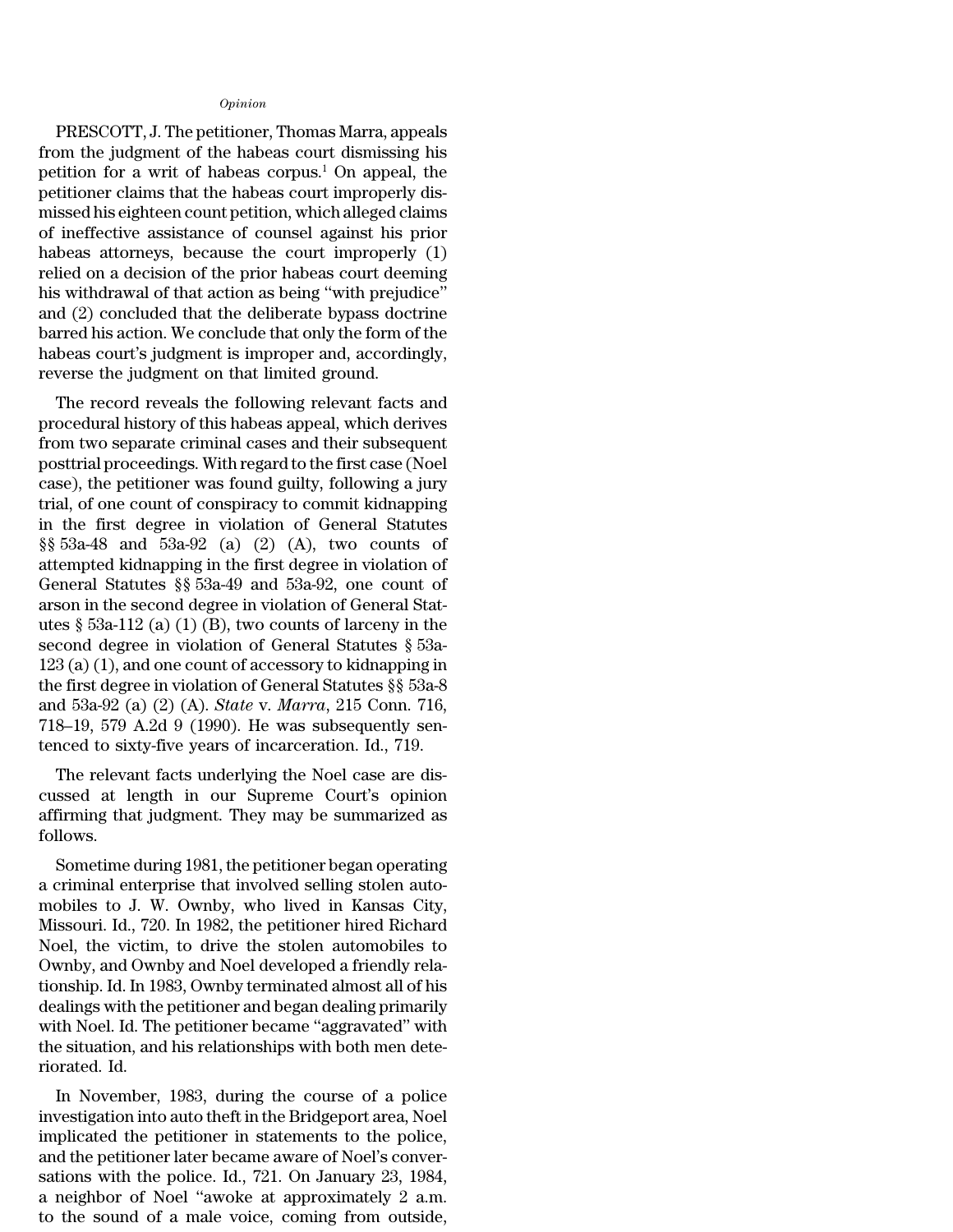screaming: 'No, no!' ''; observed two men quickly carrying the limp body of another man, presumably Noel, by his arms and legs down the sidewalk toward a parked van in which they tossed him; and, later that morning, ''observed a large puddle of blood near the door of the building, a clump of dark brown hair near the puddle, blood splattered from the puddle over to the place where the van had been parked, and a set of keys.'' Id., 722–23. The petitioner later burned the van, and he and his associates dumped a barrel, presumably containing Noel's body, into the harbor in Stratford. See id., 723–24.

Subsequently, the petitioner enlisted some of his associates to participate in a scheme to steal money from Noel's bank account, which continued until the bank closed the account in March, 1984. See id., 724–25. In addition, the petitioner filed a lawsuit to collect on a promissory note in the amount of \$18,000 on which Noel appeared as the maker and the petitioner as the payee; that suit resulted in a judgment in favor of the petitioner. Id., 725.

As previously indicated, the petitioner appealed from his judgment of conviction, and our Supreme Court affirmed the judgment of the trial court. See id., 739. Thereafter, the petitioner filed a petition for a writ of habeas corpus, alleging ineffective assistance of trial and appellate counsel in the Noel case, and the habeas court, *Bishop, J.*, dismissed the petition and denied the petition for certification to appeal. *Marra* v. *Commissioner of Correction*, 51 Conn. App. 305, 305, 721 A.2d 1237 (1998), cert. denied, 247 Conn. 961, 723 A.2d 816 (1999). The petitioner subsequently appealed the habeas court's decision to this court, and this court dismissed the appeal. See id., 310.

With regard to the second case (Palmieri case), the petitioner was convicted, following a jury trial, of murder in violation of General Statutes § 53a-54a (a) and sentenced to sixty years of incarceration. *State* v. *Marra*, 222 Conn. 506, 508, 610 A.2d 1113 (1992). The relevant facts underlying the Palmieri case were set forth in our Supreme Court's opinion affirming that judgment as well.

''On February 6, 1984, the [petitioner] asked [Nicholas] Byers to drive the fifteen year old victim, another associate of the [petitioner], to the [petitioner's] house later that day. At the same time, the [petitioner] asked [Frank] Spetrino [an associate of his] if he would help him put the victim in a barrel. That evening, Byers drove the victim [Alex Palmieri], Spetrino and Tamara Thiel, the victim's girlfriend, to the [petitioner's] house. The [petitioner], the victim, Byers and Spetrino entered the [petitioner's] garage, while Thiel remained in the car.

''In the garage, the [petitioner] and the victim argued about the [petitioner's] desire that the victim leave Con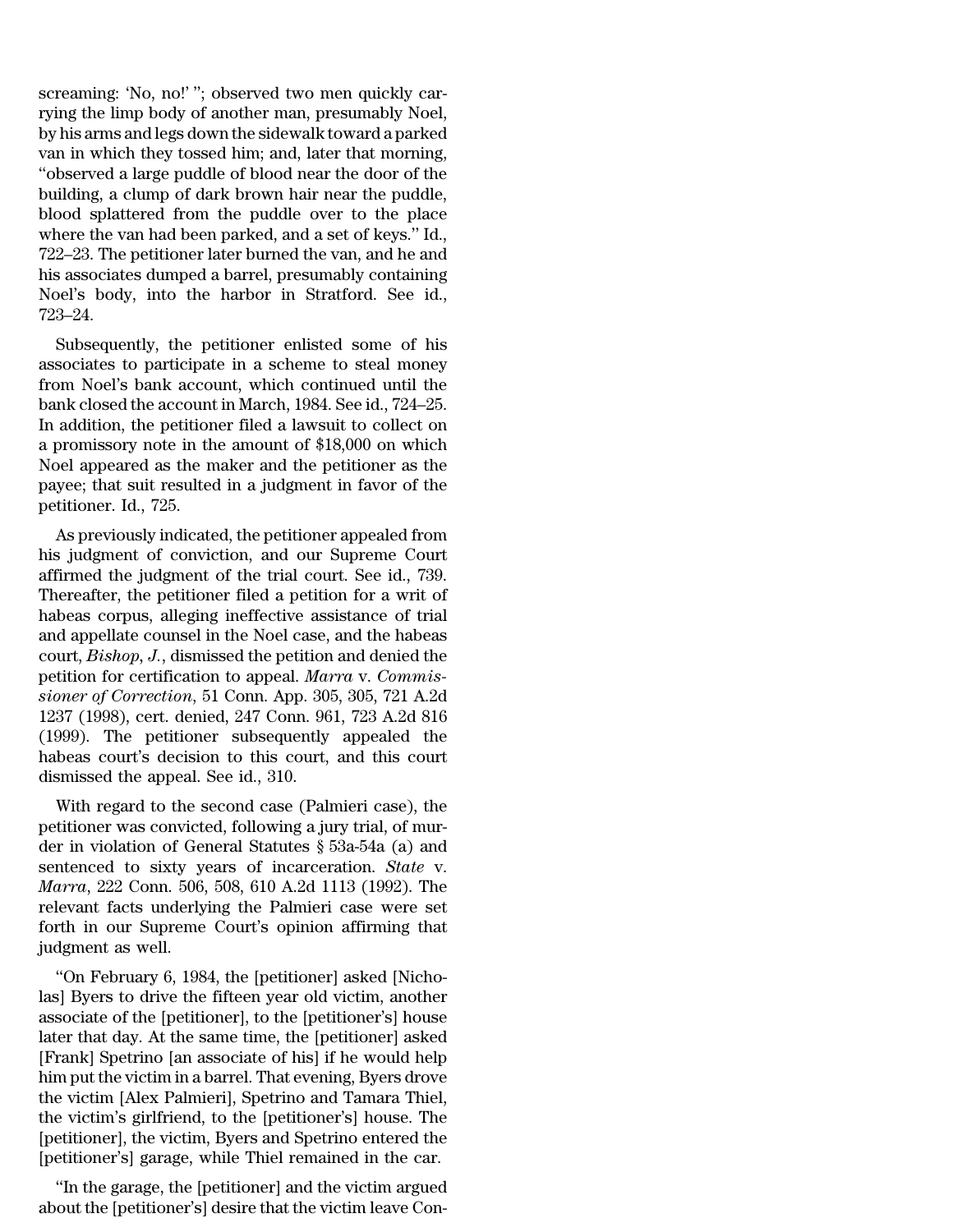necticut and reside for a time in Italy, and the victim's refusal to do so. When the matter was not resolved to the [petitioner's] satisfaction, he handed Spetrino an aluminum baseball bat and told Spetrino not to let the victim leave the garage. Thereafter, as the group began to exit the garage, Spetrino struck the victim in the head with the bat. After Spetrino had hit the victim from one to three times, the [petitioner] said, 'Let's get him in the refrigerator.' Spetrino then began to drag the victim toward a refrigerator that was located inside the [petitioner]'s garage. As he was being dragged, the victim began to speak incoherently, and the [petitioner] said, 'Shut up Alex. You didn't go to Italy.' When the victim failed to quiet down, the [petitioner] struck him on the head with the bat numerous times. The additional blows made the victim bleed heavily and caused some of his brain tissue to protrude from his skull. The [petitioner], Byers and Spetrino then placed the victim into a large refrigerator, and the [petitioner] closed and padlocked the door. The men then loaded the refrigerator into the back of a rented van, and the [petitioner] and Spetrino drove the van to a parking area near the Pequonnock River, where the river empties into the harbor in downtown Bridgeport. After making several holes in the refrigerator with an axe so that it would sink, the [petitioner] and Spetrino slid the refrigerator into the water and it floated away. Although a police dive team searched the harbor for the victim's body and the refrigerator for a period of five months, the divers could locate neither. The victim has not been seen or heard from by his family or friends since February 6, 1984.'' Id., 508–10.

The petitioner appealed from the judgment of conviction, and our Supreme Court affirmed the judgment of the trial court. See id., 539. Thereafter, on November 25, 1993, the petitioner filed a petition for a writ of habeas corpus, alleging ineffective assistance of trial and appellate counsel in the Palmieri case, and the habeas court, *Zarella, J.*, dismissed the petition. On appeal, this court affirmed the habeas court's dismissal.<sup>2</sup> *Marra* v. *Commissioner*, 56 Conn. App. 907, 743 A.2d 1165, cert. denied, 252 Conn. 949, 747 A.2d 525 (2000).

Subsequently, the petitioner filed two additional habeas actions alleging ineffective assistance of his prior habeas counsel in both the Noel and Palmieri cases. Those two actions eventually were consolidated under docket number CV-05-4000275 (CV-05). As discussed in the habeas court's memorandum of decision in the present case, the petitioner's habeas trial in the CV-05 action ''was first scheduled to begin in February 2010. At the request of the petitioner, trial was postponed to . . . August, 2010. For unknown reasons, the trial was again rescheduled to . . . October 4, 2011. The petitioner again requested a postponement and the case was reassigned a 'hard' and firm trial start date of October 23, 2012, [with] Judge Pavia presiding.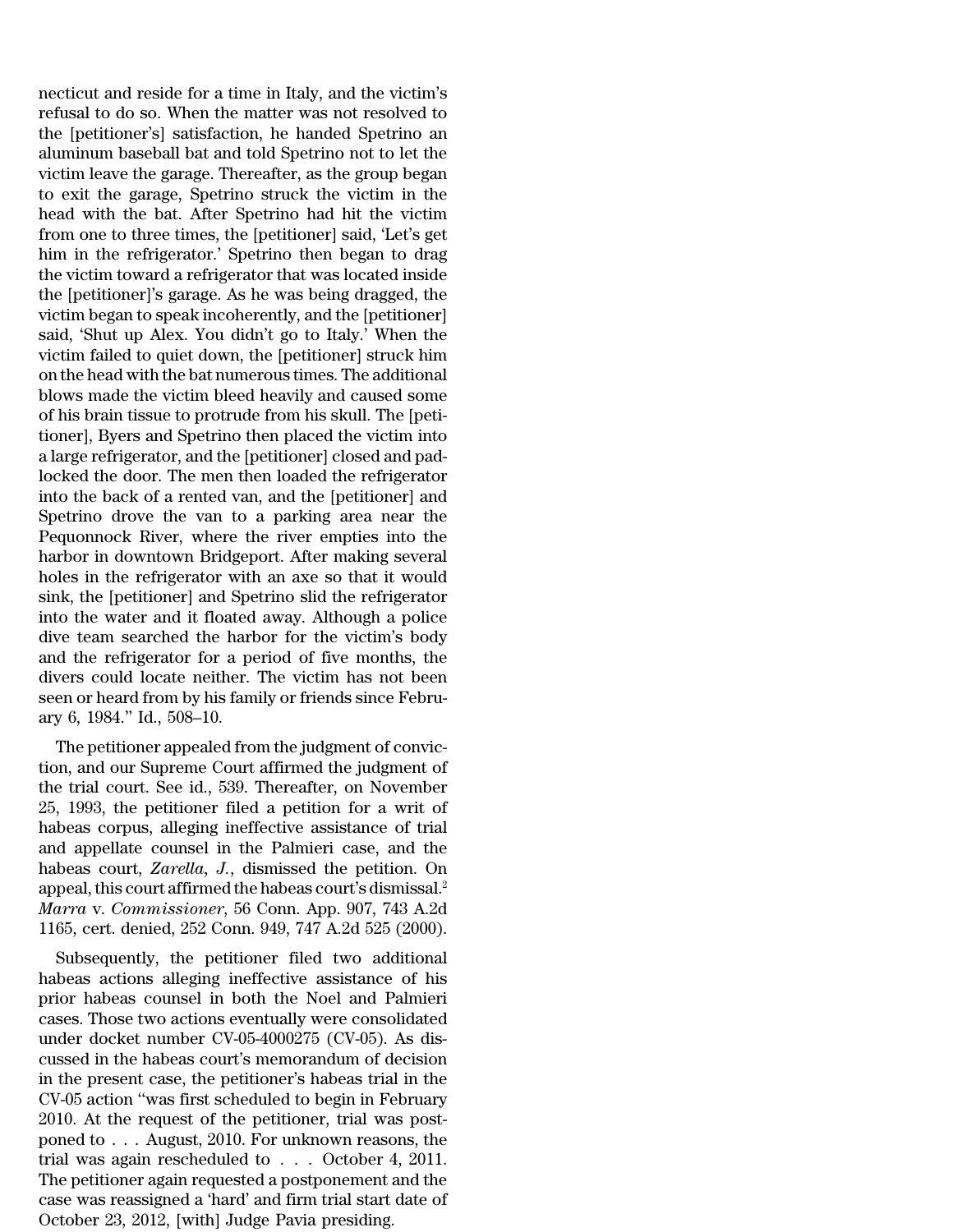''However, the day before trial was to begin, the petitioner executed a withdrawal of the habeas action on October 22, 2012. The petitioner signed the withdrawal form as [did] counsel. Despite the withdrawal filing, Judge Pavia required the petitioner and counsel to appear before her on October 23, 2012. Judge Pavia and [the] respondent's counsel both expressed their readiness to proceed with the habeas trial, but [the] petitioner's counsel reiterated the petitioner's desire to withdraw the case.

''Judge Pavia canvassed the petitioner on the record regarding his decision to withdraw the case and relinquish his opportunity to prove his allegations against previous habeas counsel. The judge recounted the lengthy procedural history and the fact that the trial had been postponed multiple times. Judge Pavia warned the petitioner that attempts to refile would be met with opposition by the respondent [Commissioner of Correction] and that such refiling might be dismissed summarily because of the withdrawal.

''The judge ascertained that the petitioner's decision to terminate the litigation was made after consultation with counsel and without coercion of any sort and was a product of the petitioner's free will. The petitioner acknowledged the judge's admonitions but still wished to withdraw his case.''

Judge Pavia deemed the withdrawal to be with prejudice,<sup>3</sup> stating: "For what it's worth, I am going to just put this on the record. I understand that there's an issue in terms of whether or not this is with prejudice or without prejudice. And while there may not be any case law that addresses the issue of prejudice in such a matter, I do want to place some things on the record for the next judge if in fact this issue ever is addressed again.

''As indicated, we are here today for the first day of trial. This trial date was set many months ago. We were accommodating a request, a special request, which came in from Rockville to accommodate the [petitioner] because he had some serious health concerns and we wanted to be able to accommodate his needs so that he was able to attend the trial in the best manner that he possibly could. And so this court agreed to take the case.

''The case is not necessarily a short habeas petition and did need at least a week to two weeks of trial time, as I was told from counsel. And on several occasions, we cleared our matters here in this court where we only have a single trial judge to be able to accommodate the petitioner's matter. In addition, we had addressed the idea of depositions taking place before the trial began, specifically the deposition of Attorney [Frank] Riccio, who is one of the main [witnesses with respect to the] claims of ineffectiveness in terms of the petition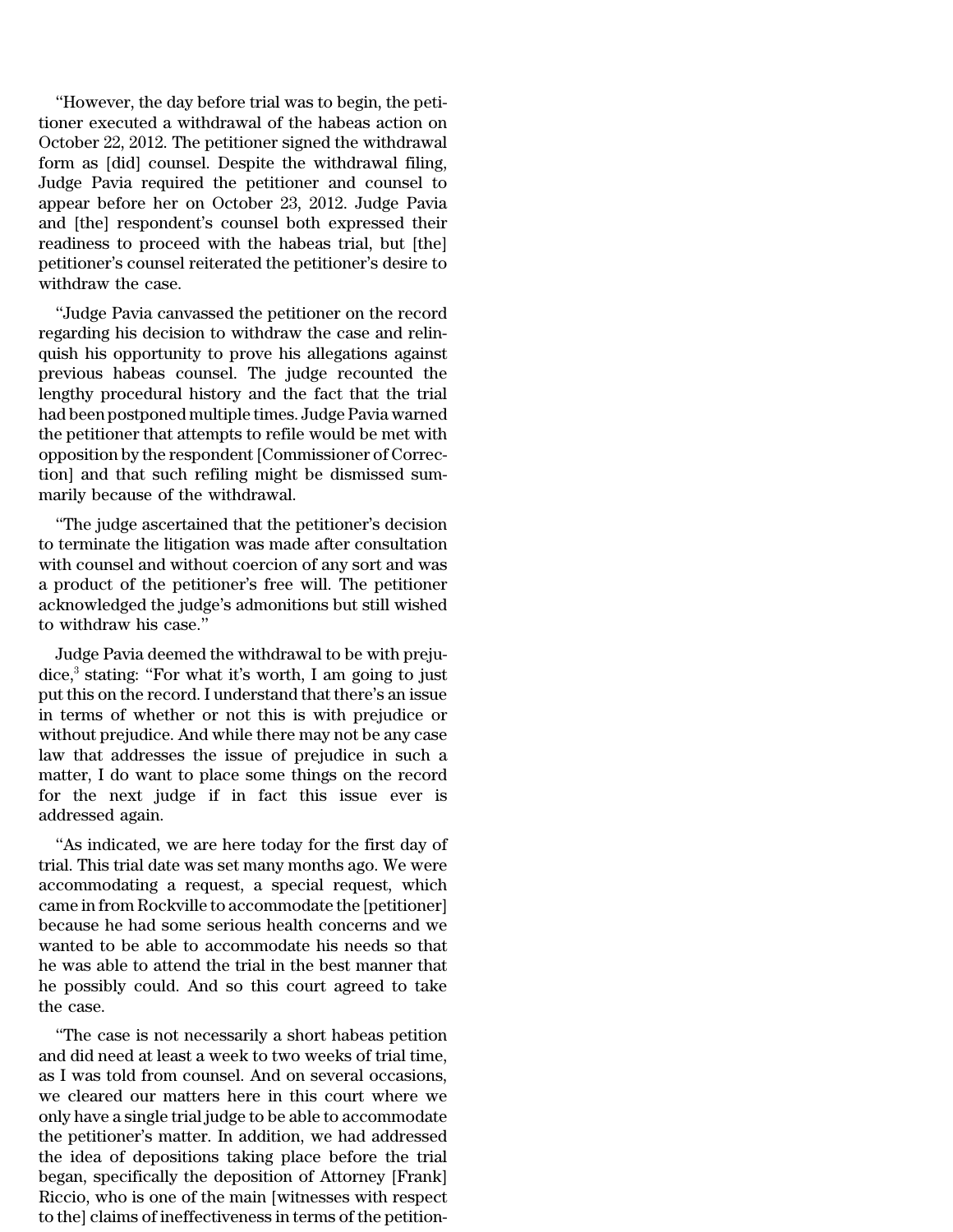er's habeas petition. That deposition was scheduled and rescheduled on several occasions.

"I know that the state is—or the respondent is indicating that they're not going to ponder as to why the deposition did not go forward, but I think it's worth noting for the record that it was not the respondent who was not available. It was also not the deponent who was not available, but for one reason or another, the matter was called off. So it was not the respondent calling it off, it was not the deponent calling it off. And I think that matter will probably become more developed as time goes on.

''This court has not only set aside the time in terms of trial, but the clerk gave up her time by way of setting afternoons, and even met with the attorneys and marked all the exhibits for this matter so that we'd be ready to go in an effective way today. The . . . respondent is ready to begin, and has, according to . . . much discussion in chambers, been actively pursuing their readiness for this trial for some time and are prepared to go forward today. The court is ready to go forward today.

''I note the withdrawal of the action after a full canvass of the matter and the ramifications of that canvass. And to the extent that this matter can be deemed to be with prejudice, it would be this court's opinion that it should be.''

On November 14, 2012, that is, less than one month after he withdrew the CV-05 action before Judge Pavia, the petitioner filed the present habeas action.<sup>4</sup> In his fifth amended petition dated March  $26, 2015, 5$  the petitioner alleged in eighteen counts that his prior habeas attorneys in both the Noel and Palmieri cases rendered ineffective assistance of counsel. More specifically, the petitioner alleges, inter alia, that the petitioner's prior habeas counsel in the Noel case, Attorney Raymond Rigat, did not adequately challenge the effectiveness of the petitioner's appellate counsel, Attorney Timothy Pothin, and his trial counsel, Attorney Riccio; and that the petitioner's prior habeas counsel in the Palmieri case, Attorney Thomas Conroy, failed to adequately challenge the effectiveness of the petitioner's trial counsel in that case, Attorney Riccio. In his return, $^6$  the respondent pleaded the special defenses of procedural default, deliberate bypass, res judicata, $^7$  and laches. $^8$ 

The habeas court, *Sferrazza, J.*, was scheduled to begin trial on the petitioner's claims on May 4, 2015. That day, however, prior to hearing evidence, Attorney Fox stated that the parties were in agreement that ''it would be simpler for [the court] to . . . decide whether [it] would want to rule on [the special defense] issues . . . if [the respondent] prevails, the trial is not going forward, so it would make sense to deal with them now. '' Judge Sferrazza agreed, and the parties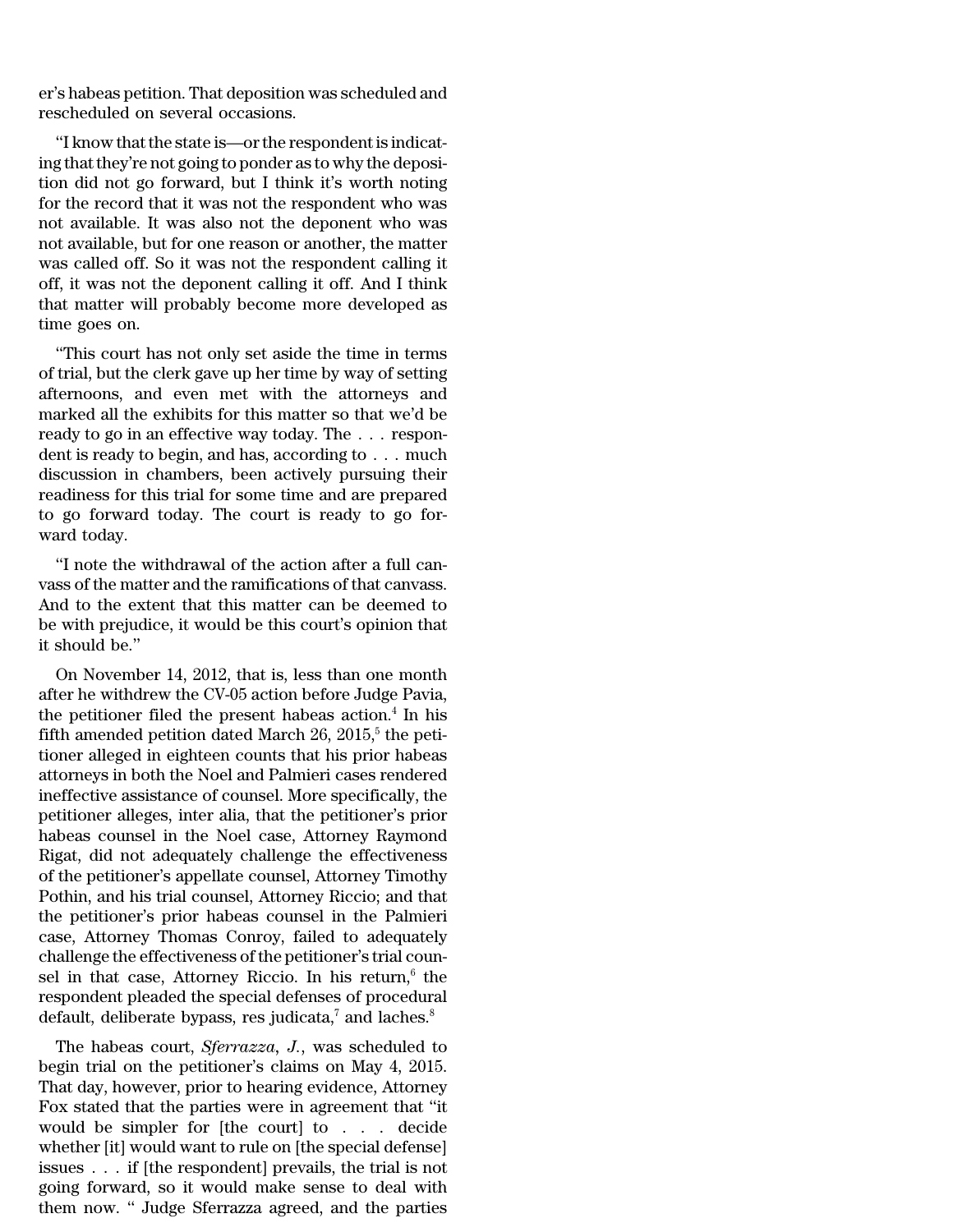presented evidence, which included the testimony of the petitioner, on the limited issues posed by the respondent's special defenses. Later that day, Judge Sferrazza orally ruled that the petitioner's action was dismissed.

In his written memorandum of decision dated May 7, 2015, Judge Sferrazza made the following findings: ''[T]he petitioner testified that his decision to withdraw the case and his responses to Judge Pavia were clouded by the effects of illness and/or medication. The court finds this testimony unworthy of belief. He signed the withdrawal form on October *22*, 2012, after discussions with counsel. His replies to Judge Pavia the next day were cogent and belie his assertion of diminished comprehension.

''His counsel, on October 23, 2012, revealed that the reason for the withdrawal was predicated on counsel's inability to arrange to depose Attorney Riccio, who was seriously ill around that date. Habeas counsel feared that Attorney Riccio might be unable to testify as to his version of events at the habeas trial because of his deteriorating health. He died a few months laterin 2013.

''Habeas counsel's explanation for withdrawal on the eve of trial was due to a lack of confidence in proving the habeas on a habeas case if the trial proceeded. Attorney Wallace remarked, 'The fact that [Attorney Riccio] is our main witness, that that—without his testimony, *this trial would go nowhere*' . . . .

''It must be noted that the petitioner chose to *terminate* the case rather than request additional time to secure whatever useful information Attorney Riccio might possess. Recall that Attorney Riccio had testified at the earlier habeas trials . . . . Presumably, he was available for discussion with new habeas counsel during the seven year period between January, 2005, when the previous habeas on a habeas case was filed, and October, 2012. . . . As mentioned above, the habeas trial was twice postponed at the petitioner's behest.'' (Citation omitted; emphasis in original.)

Ultimately, Judge Sferrazza concluded that ''Judge Pavia's canvass made abundantly clear that [the petitioner's] decision to terminate his case was, indeed, *his* decision, made knowingly and without force or pressure. A petitioner ought not be permitted to withdraw a habeas case at the moment of trial simply based on fear of failure if the trial were to proceed, without incurring the consequence of finality.'' (Emphasis in original.) He then concluded that the deliberate bypass doctrine applied and dismissed the petition due to a lack of subject matter jurisdiction. This appeal followed.

We begin by setting forth the applicable standard of review. ''The conclusions reached by the trial court in its decision to dismiss [a] habeas petition are matters of law, subject to plenary review. . . . [When] the legal conclusions of the court are challenged, [the reviewing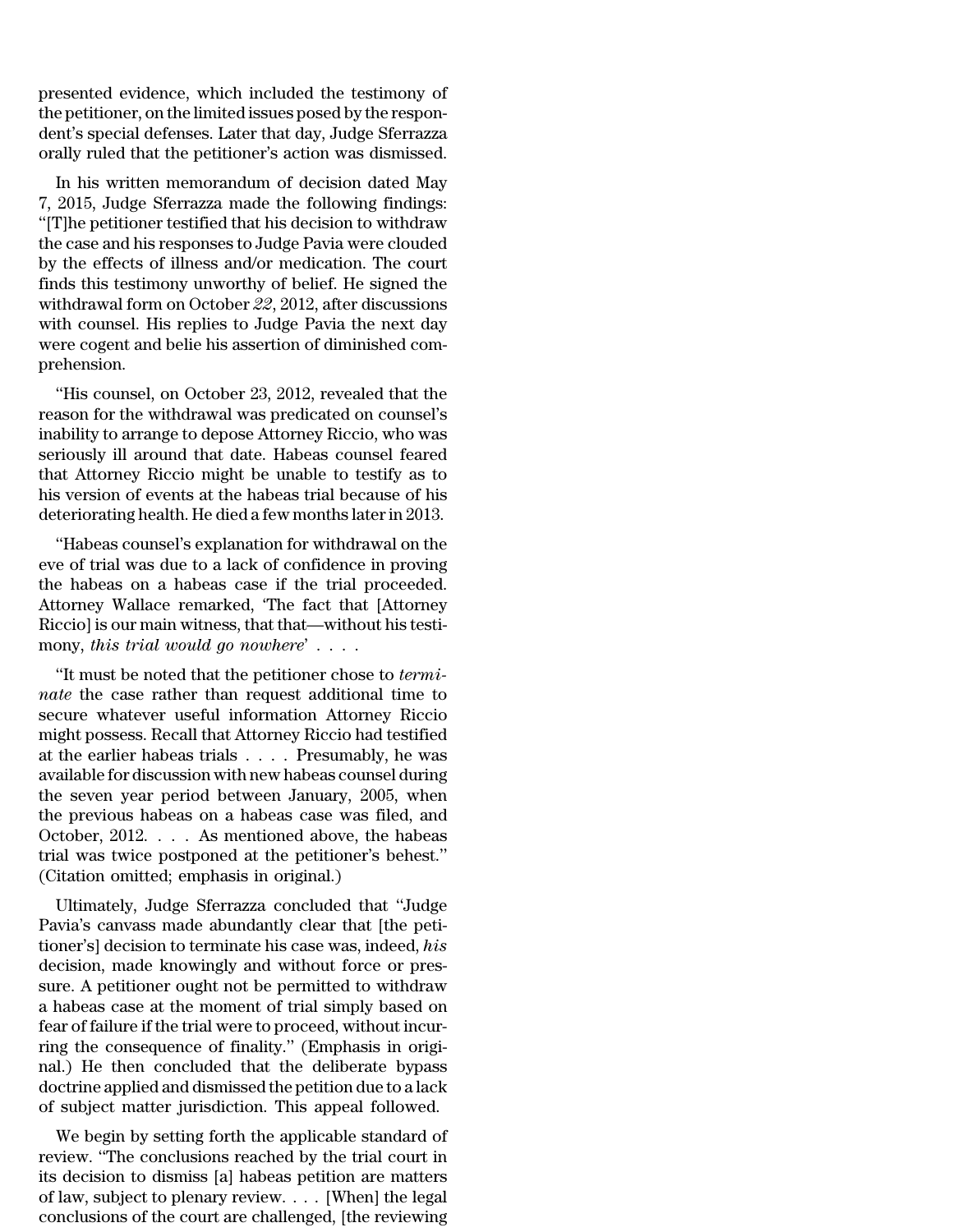court] must determine whether they are legally and logically correct . . . and whether they find support in the facts that appear in the record. . . . To the extent that factual findings are challenged, this court cannot disturb the underlying facts found by the habeas court unless they are clearly erroneous . . . .'' (Internal quotation marks omitted.) *Diaz* v. *Commissioner of Correction*, 157 Conn. App. 701, 704, 117 A.3d 1003, cert. granted in part, 318 Conn. 903, 122 A.3d 632 (2015).

## I

The petitioner first claims on appeal that, in determining that the prior habeas action was withdrawn with prejudice, Judge Sferrazza improperly gave preclusive effect to the prior ruling of Judge Pavia in the CV-05 action, which the petitioner claims was improper because no hearing on the merits had commenced pursuant to General Statutes § 52-80 as interpreted by *Kendall* v. *Commissioner of Correction*, 162 Conn. App. 23, 130 A.3d 268 (2015). In response, the respondent contends that the previous ruling in the CV-05 action was permissible because *Kendall* is distinguishable from the present case, and ''any mechanical application of § 52-80 to permit the petitioner to deliberately forgo pursuit of his known claims, only to reassert them years later when all of the available evidence is more stale and some of the most critical evidence . . . is now forever unavailable, would completely ignore the concerns for finality reflected in our habeas jurisprudence, be irreconcilable with the policies behind our habeas rules of procedural default, and completely turn on their head the equitable principles that serve as the foundation for habeas corpus relief.'' We conclude that Judge Sferrazza did not impermissibly rely on Judge Pavia's prior ruling but, rather, made his own independent ruling, and, on the merits, we agree with the respondent.

As an initial matter, we address the faulty premise upon which the petitioner's first claim rests, i.e., that Judge Sferrazza's dismissal was predicated solely on Judge Pavia's prior ruling. Having thoroughly reviewed Judge Sferrazza's memorandum of decision, we construe his ruling to be an independent determination that the petitioner's conduct in the previous CV-05 proceeding constituted a withdrawal with prejudice. More specifically, we conclude that although Judge Sferrazza relied upon the factual findings of Judge Pavia with respect to the CV-05 action, he did not treat Judge Pavia's legal conclusions as res judicata $9$  on the issue of whether the petitioner's withdrawal should be deemed to be with prejudice.

We, therefore, turn to whether Judge Sferrazza correctly determined that *this* habeas action could not be maintained in light of the petitioner's conduct in the prior proceeding. We conclude that Judge Sferrazza properly determined that the petitioner could not main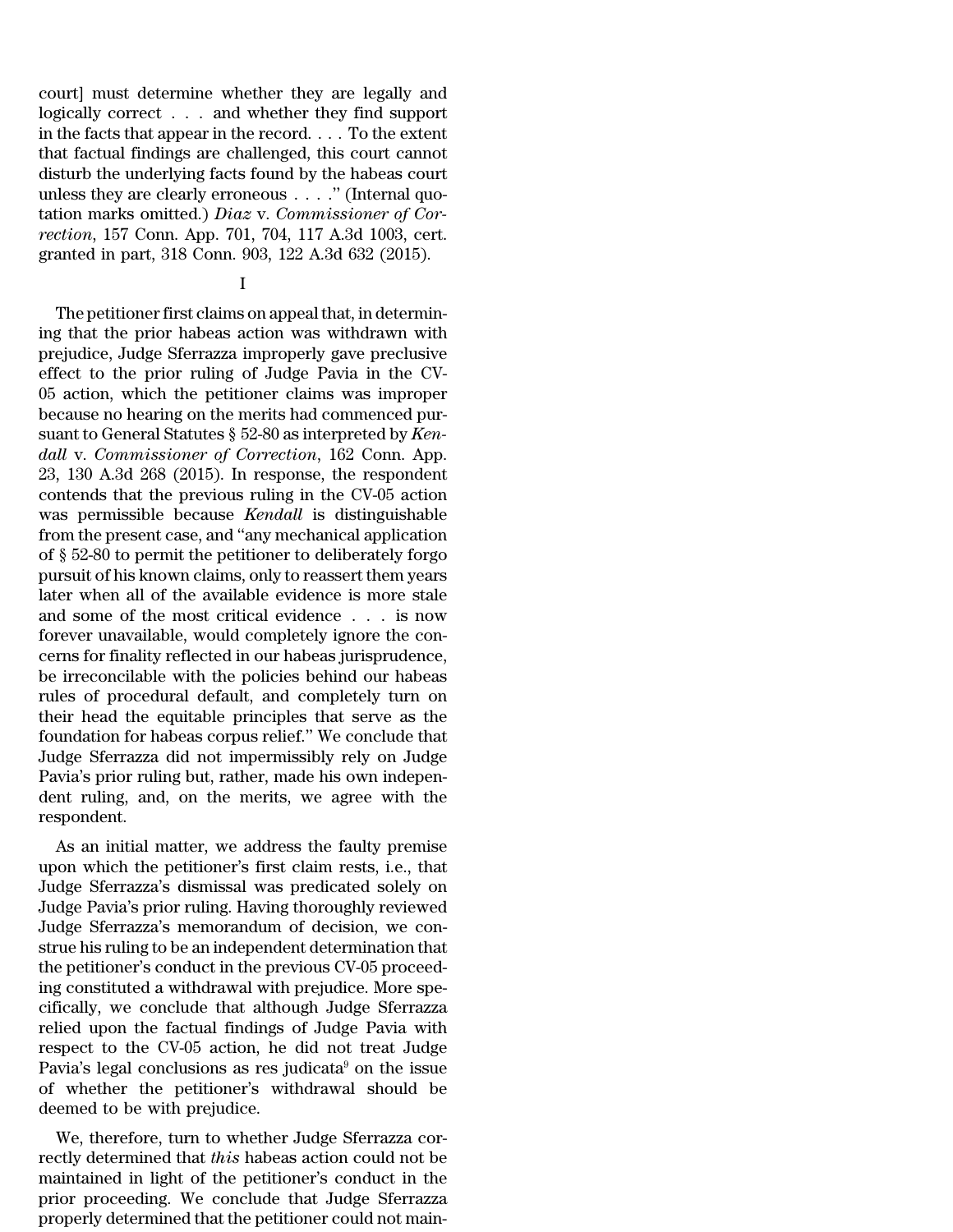tain the present action because his withdrawal of the CV-05 action should, under the circumstances, be deemed to be with prejudice.

Section 52-80 provides in relevant part: ''The plaintiff may withdraw any action . . . before the commencement of a hearing on the merits thereof. After the commencement of a hearing on an issue of fact in any such action, the plaintiff may withdraw such action . . . only by leave of court for cause shown.'' ''The term 'with prejudice' means '[w]ith loss of all rights; in a way that finally disposes of a party's claim and bars any future action on that claim . . . .' '' *Mozell* v. *Commissioner of Correction*, 147 Conn. App. 748, 756, 83 A.3d 1174, cert. denied, 311 Conn. 928, 86 A.3d 1057 (2014). ''The disposition of withdrawal with prejudice exists within Connecticut jurisprudence. . . . Indeed, the disposition of withdrawal with prejudice is a logically compelling disposition in some circumstances. A plaintiff is generally empowered, though not without limitation, to withdraw a complaint before commencement of a hearing on the merits. . . . A plaintiff is not entitled to withdraw a complaint without consequence at such hearing.'' (Citations omitted.) Id., 757. ''The decision by a habeas court to condition a withdrawal of a habeas petition on that withdrawal being 'with prejudice' is, when authorized, a decision left to that court's discretion.'' *Kendall* v. *Commissioner of Correction*, supra, 162 Conn. App. 28, citing *Mozell* v. *Commissioner of Correction*, supra, 759–60.

As previously mentioned, the petitioner cites to *Kendall* v. *Commissioner of Correction*, supra, 162 Conn. App. 23, as support for his argument that the withdrawal of the CV-05 action cannot properly be labelled ''with prejudice'' because a hearing on the merits had not yet commenced at the time he requested it. In *Kendall*, which was decided several months after Judge Sferrazza dismissed the petition in the present case, the petitioner wished to withdraw his habeas petition without prejudice *after* the court had taken the bench for his scheduled habeas trial but *before* any evidence or arguments concerning the merits of the case had been presented. Id., 26–27. The habeas court would not permit him to do so on the ground that his ''habeas hearing [had] commenced for purposes of [General Statutes] § 52-80 when the court took the bench to hear evidence on the date and time assigned.'' (Internal quotation marks omitted.) Id., 28. On appeal, we reversed the judgment of the habeas court, concluding that ''no hearing on the merits can be said to have commenced within the meaning of the statute at the time the petitioner stated that he wished to withdraw his petition and the court ruled that it would allow a withdrawal only with prejudice.''<sup>10</sup> Id., 48, 51.

Significantly, however, the court in *Kendall* recognized that in certain circumstances, a withdrawal of a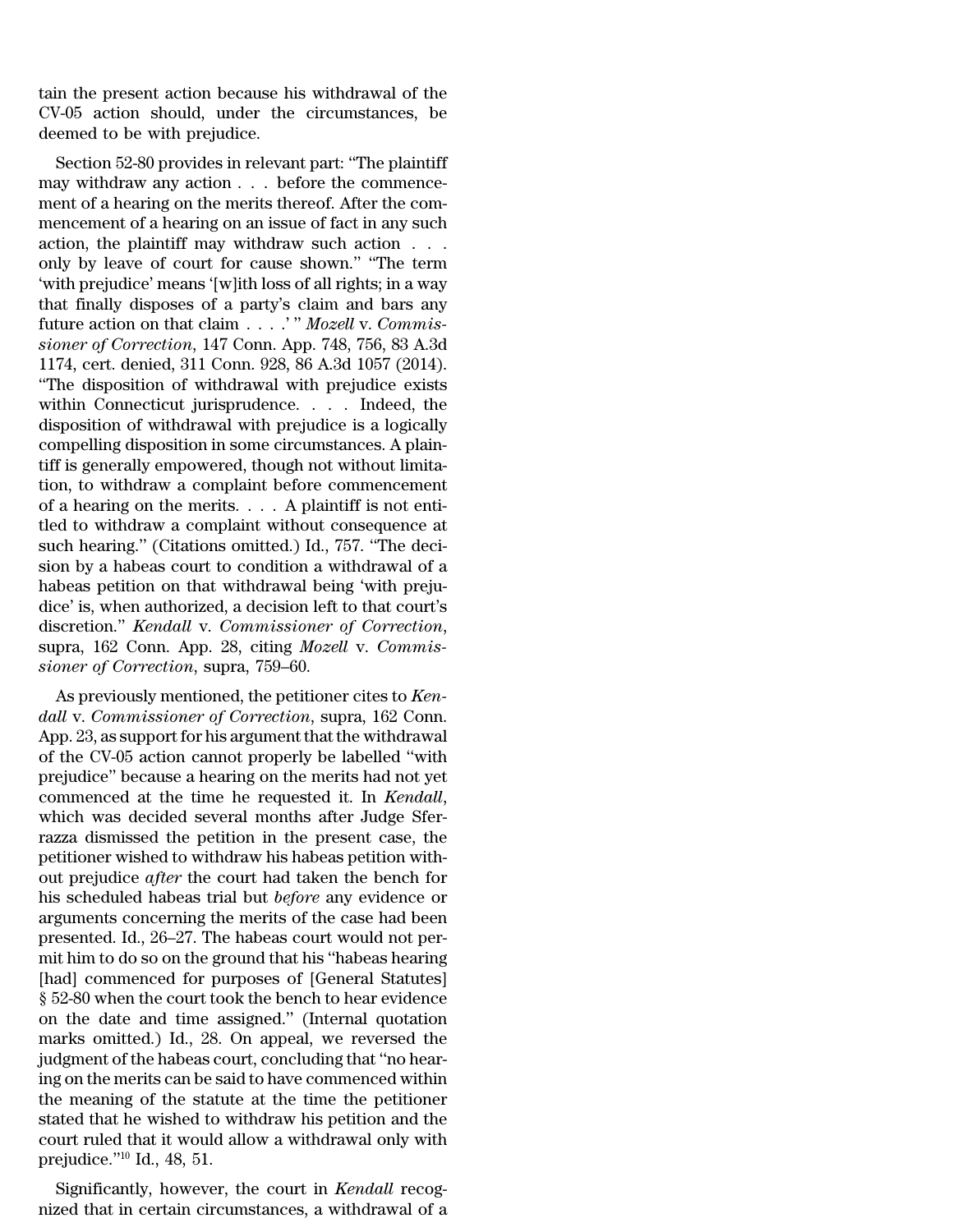petition *prior* to the commencement of a hearing on the merits could be deemed to be with prejudice: '' '[A] plaintiff is *generally* empowered, *though not without limitation*, to withdraw a complaint before commencement of a hearing on the merits . . . .'" (Emphasis added.) Id., 29, quoting *Mozell* v. *Commissioner of Correction*, supra, 147 Conn. App. 757. Moreover, this court, in *Kendall*, was careful to make clear that the only question it was asked to resolve in that case was whether a hearing on the merits had commenced for purposes of applying § 52-80. *Kendall* v. *Commissioner of Correction*, supra, 162 Conn. App. 29 (''[n]either party disputes that § 52-80 applies to habeas actions or that, under the appropriate circumstances, a habeas court can order that a withdrawal of a habeas petition be with prejudice; rather, the primary point of contention concerns whether the habeas court properly determined that the petitioner could not withdraw his petition without prejudice because a hearing on the merits had commenced''). Accordingly, as neither party here disputes that a hearing on the merits had not yet commenced at the time the petitioner requested a withdrawal of his CV-05 action, *Kendall* does not resolve the question before this court.

One year after *Kendall* was decided, this court decided *Palumbo* v. *Barbadimos*, 163 Conn. App. 100, 134 A.3d 696 (2016).<sup>11</sup> *Palumbo* stands for the principle that although the party initiating an action generally enjoys a right to withdraw litigation unilaterally prior to a hearing on the merits, a later filing of an identical case by that party can be deemed an abuse of that right if it constitutes ''procedural chicanery,'' that is, it ''offends the orderly and due administration of justice'' and is intended ''to avoid the consequences of [his or] her [previous] waiver.'' Id., 103–104. The defendant in *Palumbo* sought to have a civil action restored to the docket, because the plaintiff had previously withdrawn that original action and filed a second, identical action to avoid a bench trial that was the consequence of the plaintiff having missed the deadline for claiming the action to the jury trial list. Id., 102. We agreed with the defendant that his motion to restore the original action to the docket should have been granted, holding that ''the broad authority granted to a [party] pursuant to § 52-80 to unilaterally withdraw an action prior to a hearing on the merits does not automatically extend to [that party] the additional right to commence an essentially identical action following that withdrawal if the primary purpose for doing so is to undermine an order of the court rendered in the prior litigation . . . .'' Id., 115.

We recognize that, in the present case, the consequence of the petitioner's withdrawal of his previous CV-05 action is that he is now precluded from raising the CV-05 habeas claims entirely, a harsher result than that occasioned in *Palumbo*. In the present case, how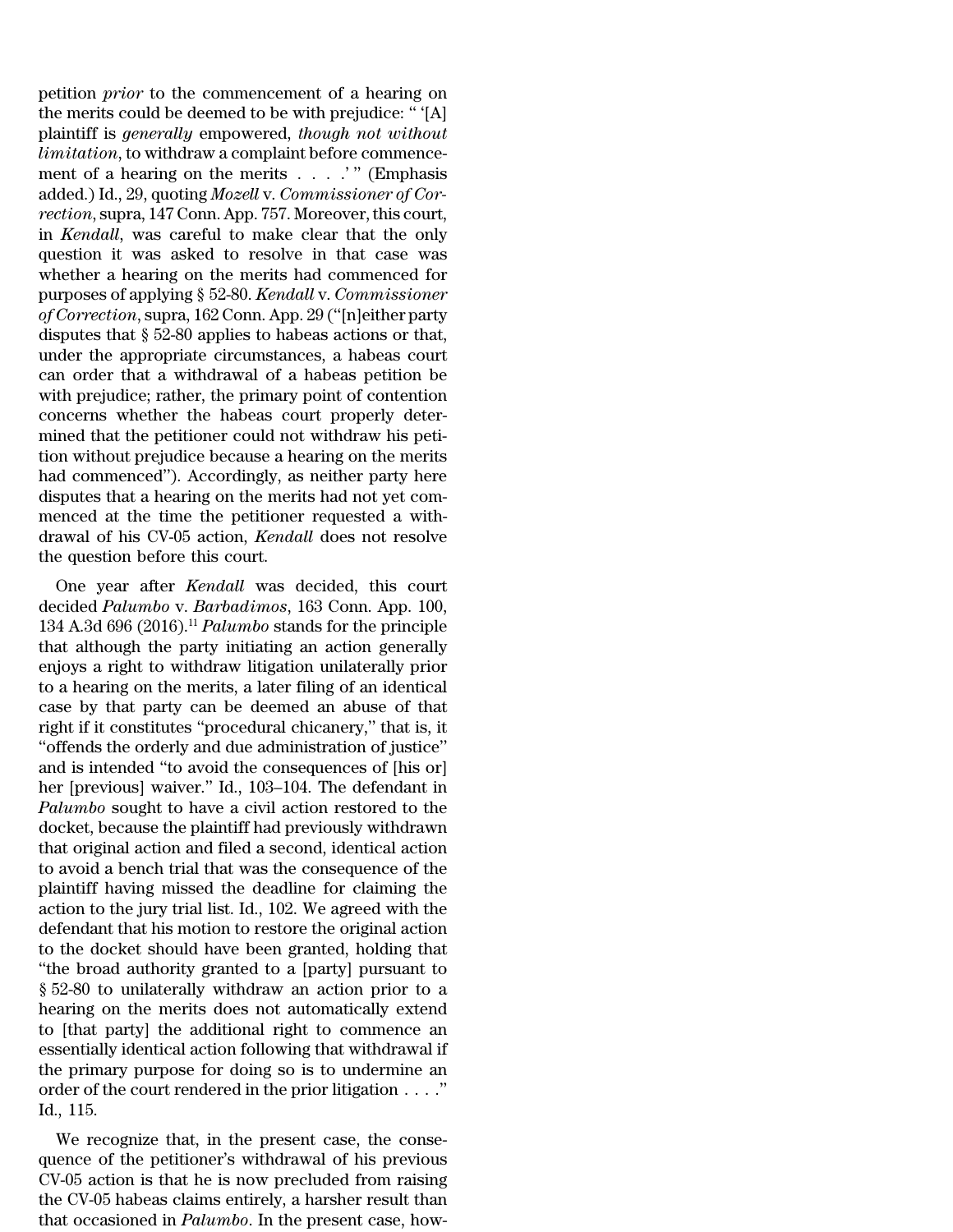ever, the petitioner's waiver of his right to go forward with the habeas trial in the CV-05 case was made expressly and on the record before Judge Pavia, as opposed to in *Palumbo*, where the plaintiff's waiver of his right to a jury trial was done by operation of statute once he missed the deadline for claiming the action to a jury trial list. See General Statutes § 51-239b. As Judge Sferrazza highlighted in his memorandum of decision, the petitioner here ''participated personally in the decision to withdraw the previous habeas matter the day before trial was to begin. He signed the form on October 22, 2012, after consultation with his lawyer. Judge Pavia's canvass made abundantly clear that his decision to terminate his case was, indeed, *his* decision, made knowingly and without force or pressure.'' (Emphasis in original.) To the extent that the petitioner believed it was improper for Judge Pavia to canvass him and to enter the withdrawal with prejudice, he could have appealed her decision, $12$  rather than file a second, identical habeas petition.

Additionally, in relying on Judge Pavia's prior findings and the record in that proceeding,<sup>13</sup> Judge Sferrazza found that ''[h]abeas counsel's explanation for withdrawal [of the CV-05 action] on the eve of trial was due to a lack of confidence in proving the habeas on a habeas case if the trial proceeded. Attorney Wallace remarked, 'The fact that [Attorney Riccio] is our main witness, that that—without his testimony, *this trial would go nowhere*.' ''(Emphasis in original.) Judge Sferrazza also stated that Attorney Riccio presumably was ''available for discussion with new habeas counsel during the seven year period between January, 2005, when the [CV-05] habeas on a habeas case was filed, and October, 2012 [when the withdrawal of that action occurred],'' and that ''[a]ny lack of preparedness was attributable to the petitioner rather than the respondent or the court.'' Judge Sferrazza did not find that the petitioner's previous withdrawal was due to the petitioner's own health problems, and he found that the petitioner lacked credibility when he testified before the court.<sup>14</sup>

Ultimately, Judge Sferrazza considered the procedural posture of this case to implicate the doctrine of deliberate bypass, $15$  noting that the petitioner chose to terminate the CV-05 case rather than request additional time to secure whatever useful information Attorney Riccio could have provided as evidence. The argument could also be made that the court's disposition falls more neatly under other doctrines such as waiver or abuse of the writ.<sup>16</sup> Regardless of the label, the effect is the same. Judge Sferrazza's independent determination that the petitioner's conduct in the previous CV-05 proceeding constituted a withdrawal with prejudice was legally correct, despite the fact that a hearing on the merits had not yet commenced, because the petitioner engaged in ''procedural chicanery'' by filing the present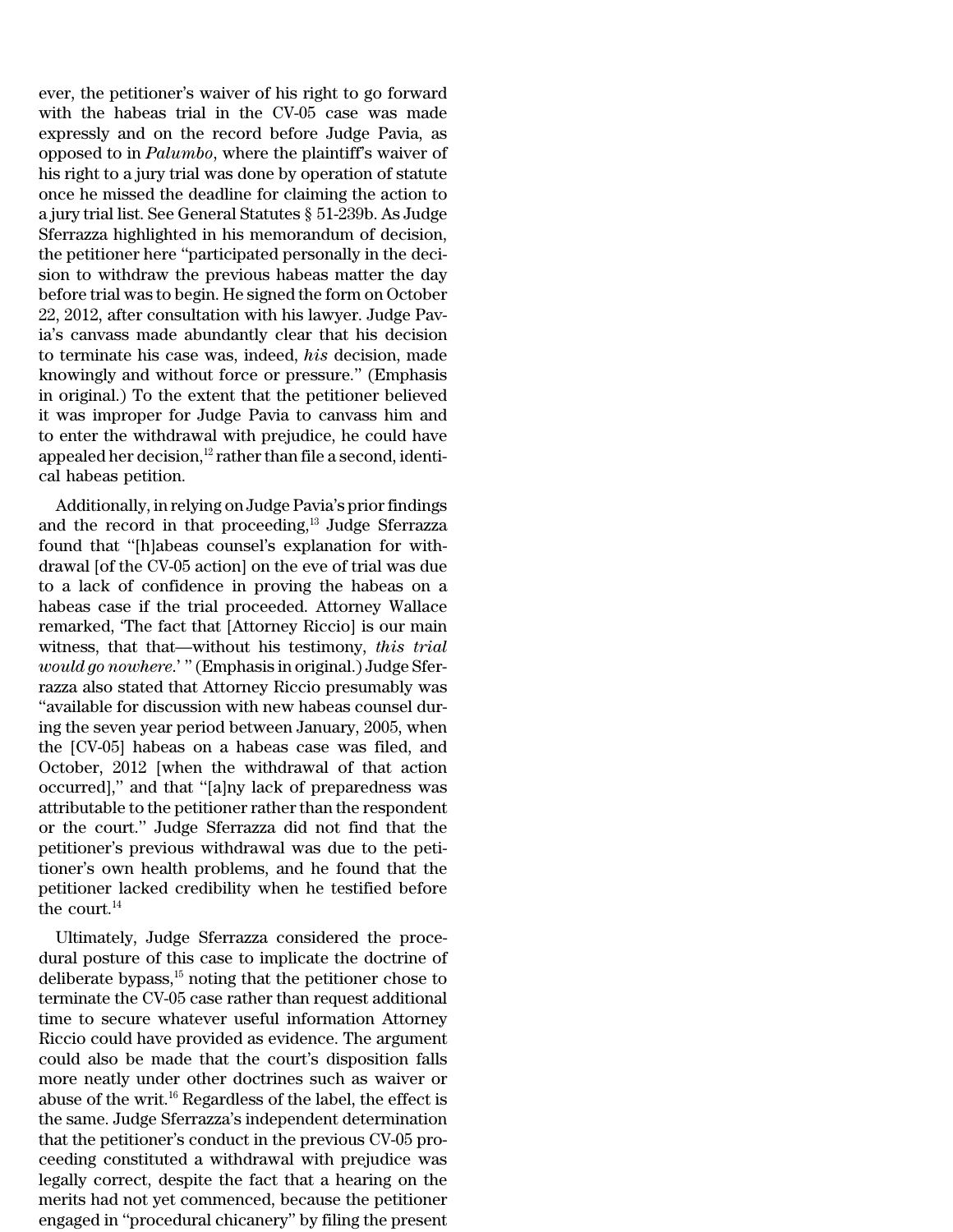petition in an attempt to undermine the order of the court in the CV-05 action. As previously discussed, we have considered such gamesmanship to be a limitation on the general rule that a party has a right to withdraw litigation unilaterally prior to a hearing on the merits. See *Palumbo* v. *Barbadimos*, supra, 163 Conn. App. 103–104.

## II

The petitioner next claims on appeal that Judge Sferrazza improperly applied the doctrine of deliberate bypass.<sup>17</sup> Although the basis of Judge Sferrazza's reliance upon the deliberate bypass doctrine is less than clear, we conclude that it is unnecessary to reach the respondent's second claim because of our prior conclusion that the petitioner's withdrawal of his CV-05 petition was with prejudice. Because we conclude that the withdrawal was with prejudice, the petitioner is barred from raising identical claims in the present petition. See *Mozell* v. *Commissioner of Correction*, supra, 147 Conn. App. 756. Accordingly, it would serve no practical purpose to analyze whether Judge Sferrazza's reliance on the deliberate bypass doctrine was appropriate under the circumstances of this case.

Finally, we note that Judge Sferrazza's determination that the prior action should be deemed to be withdrawn with prejudice does not implicate the subject matter jurisdiction of the court over this petition. Accordingly, he should have denied, rather than dismissed, the petition, and the form of the judgment is thus improper.

The form of the judgment is improper; the judgment dismissing the petition for habeas corpus is reversed, and the case is remanded with direction to render judgment denying the petition for a writ of habeas corpus.

In this opinion the other judges concurred.

<sup>1</sup> The habeas court subsequently granted certification to appeal from the judgment.

 $2$ <sup>2</sup> We note that the petitioner also has filed several other habeas petitions. Specifically, he filed an application for a writ of habeas corpus in federal district court pursuant to 28 U.S.C. § 2254, raising the following claims with regard to his trial in the Palmieri case: ''(1) during the initial closing argument and the rebuttal argument, the State improperly commented on his failure to testify;  $(2)$  the trial court violated his right to a fair trial by giving misleading examples of reasonable doubt during the jury instructions; (3) the trial court improperly charged the jury that it could convict him as an accessory to murder; (4) insufficient evidence was produced at his probable cause hearing to establish that the victim was dead; (5) the trial court improperly admitted testimony regarding lost evidence; (6) the trial court improperly admitted irrelevant physical evidence; (7) the trial court improperly bolstered the testimony of his accomplices during the jury instructions; (8) the trial court constructively amended the charges against him; (9) the trial court improperly marshalled the evidence in favor of the State during the jury instructions; (10) his trial counsel barred him from testifying in his defense; (11) his appellate counsel failed to raise a cognizable issue on appeal; and (12) the State failed to disclose *Brady* materials.'' *Marra* v. *Acosta*, United States District Court, Docket No. 3:01CV0368 (AWT) (D. Conn. November 7, 2008). The federal district court denied that petition. Id.

On October 18, 2007, the petitioner filed a pro se petition for a writ of habeas corpus in the Superior Court in Rockville under docket number CV-07-4002041-S, and the habeas court, *Schuman, J.*, declined to issue the writ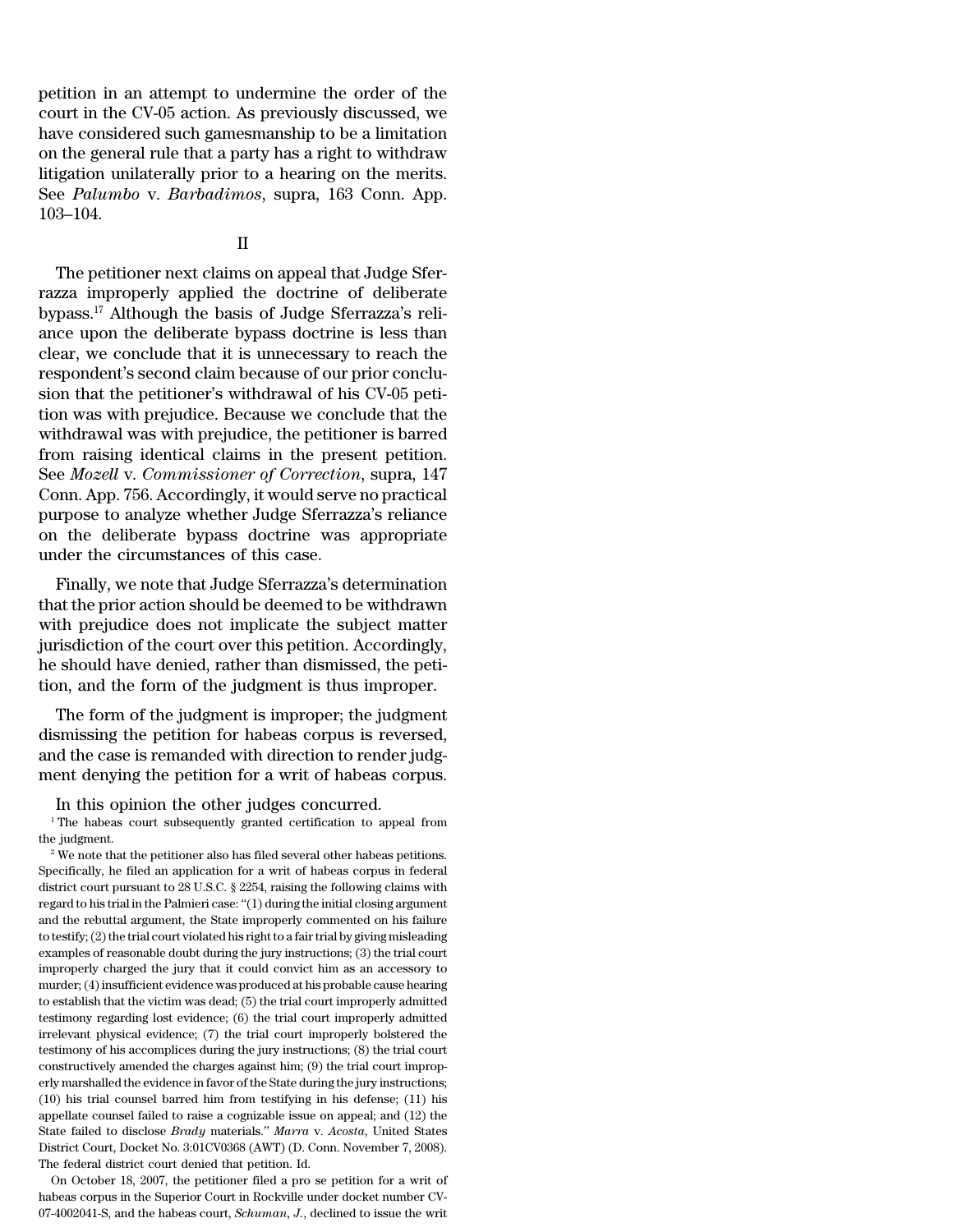pursuant to Practice Book § 23-24. Likewise, on May 14, 2015, the petitioner filed yet another petition for a writ of habeas corpus in Rockville under docket number CV-15-4007255-S, which alleged claims of ineffective assistance of habeas counsel in both the Noel and Palmieri cases. The habeas court, *Bright, J.*, dismissed that petition. That dismissal was recently affirmed on appeal by this court, and certification was denied by our Supreme Court. See *Marra* v. *Commissioner of Correction*, 170 Conn. App. 908, 154 A.3d 1123, cert. denied, 325 Conn. 906, 156 A.3d 536 (2017).

The petitioner additionally has two separate habeas actions that are currently pending before the trial court; however, the record in this case does not disclose the particular claims in those actions. See Rockville docket numbers CV-15-4007234-S, filed on May 27, 2015, and CV-15-4007353-S, filed on July 13, 2015.

<sup>3</sup> To the extent that Judge Pavia's order on the record may be ambiguous as to whether the withdrawal was made with or without prejudice, the written notice of the order, issued to all parties of record on October 26, 2012, makes clear that the matter was deemed to be withdrawn with prejudice. Moreover, neither party disputes that the withdrawal was deemed to be with prejudice.

<sup>4</sup> This case, in which the petitioner was represented by Attorney Kenneth Fox, eventually was consolidated with another of the petitioner's habeas actions in Rockville, docket number CV-13-4005039-S, in which the petitioner was represented by Attorney Adam Wallace. Accordingly, the petitioner was represented by two attorneys in this habeas action.

<sup>5</sup> At the hearing before the habeas court on May 4, 2015, the respondent stated that ''the . . . factual allegations [in the fifth amended petition] are identical to the CV-05 case that [the petitioner] withdrew intentionally in 2012 and then refiled [in] this action.'' The petitioner later stated that ''the allegations are the same in the sense that the allegations are about whether Attorney Riccio had originally done adequately discovery himself, but [there] are new items [that differ from the withdrawn petition that] we feel he could have discovered if he had done it adequately himself.''

<sup>6</sup> "Practice Book § 23-30 (b) provides, in relevant part, that the respondent's return shall allege any facts in support of any claim of procedural default, abuse of the writ, or any other claim that the petitioner is not entitled to relief. . . . [T]he doctrine of deliberate bypass historically has arisen in the context of habeas petitions involving claims procedurally defaulted at trial and on appeal.'' (Internal quotation marks omitted.) *Diaz* v. *Commissioner of Correction*, 157 Conn. App. 701, 706, 117 A.3d 1003, cert. granted, 318 Conn. 903, 122 A.3d 632 (2015). Because the respondent pleaded procedural default and deliberate bypass as part of its special defenses, it satisfied the requirement of § 23-30 (b).

<sup>7</sup> More specifically, the respondent pleaded that count twelve is barred by the doctrine of res judicata.

<sup>8</sup> More specifically, the respondent pleaded that counts sixteen and seventeen are barred by the doctrine of laches.

<sup>9</sup> "The doctrine of res judicata provides that a former judgment serves as an absolute bar to a subsequent action involving any claims relating to such cause of action which were actually made or which might have been made. . . . The doctrine . . . applies to criminal as well as civil proceedings and to state habeas corpus proceedings.'' (Internal quotation marks omitted.) *Oliphant* v. *Commissioner of Correction*, 161 Conn. App. 253, 265, 127 A.3d 1001, cert. denied, 320 Conn. 910, 128 A.3d 953 (2015).

<sup>10</sup> More specifically, this court concluded that ''[h]abeas counsel had alerted the habeas court prior to the court's taking the bench that the petitioner wished to address the court. After addressing both the petitioner and habeas counsel, the court denied the petitioner's oral motion to appoint new counsel and indicated that the case would proceed that day. Immediately following this denial and prior to the court calling for the testimony of the first witness or the petitioner's taking the witness stand, however, habeas counsel, after conferring with the petitioner, indicated that his client wished to withdraw his petition. No evidence had been taken, and neither party had presented any arguments concerning the merits of the case before the court ruled that the petitioner could not withdraw his petition without prejudice.'' (Footnotes omitted.) *Kendall* v. *Commissioner of Correction*, supra, 162 Conn. App. 48.

<sup>11</sup> In *Palumbo*, we cited to *Kendall*, inter alia, as support for the following assertion: ''The broad language used by this court to describe a plaintiff's right to withdraw an action must be read in conjunction with other cases that make clear that the right of withdrawal may be trumped in certain